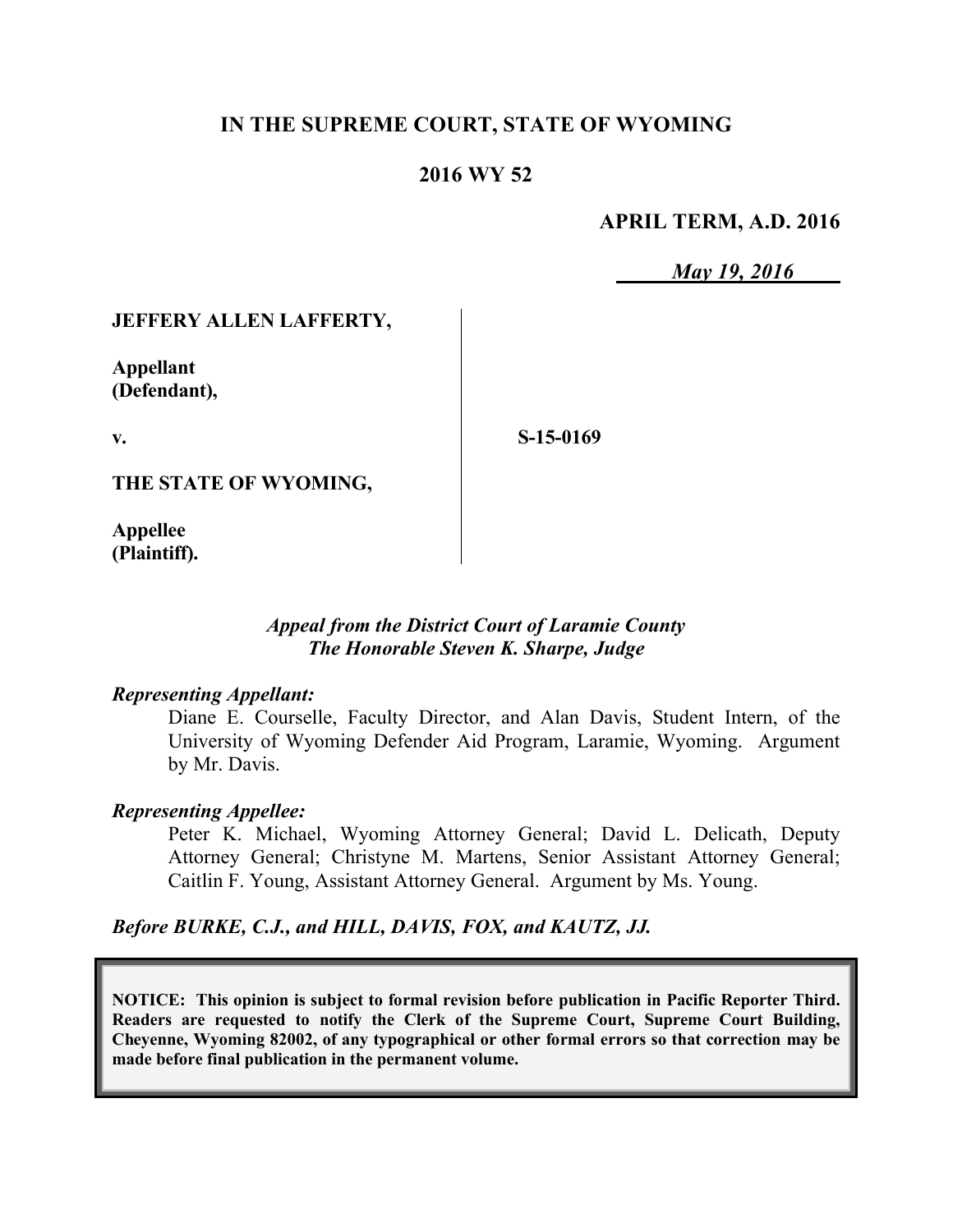**DAVIS**, Justice.

[¶1] Appellant Jeffery Allen Lafferty was incarcerated awaiting trial for 811 days before pleading guilty to two counts of taking indecent liberties with his minor stepdaughter. Mr. Lafferty argues on appeal that his constitutional right to a speedy trial was violated. We affirm.

#### **ISSUE**

[¶2] Was Mr. Lafferty denied his constitutional right to a speedy trial?

### **FACTS**

### *The Case Initially Filed – Docket No. 31-585*

[¶3] The saga began on November 2, 2012, when the State charged Mr. Lafferty with one count of first-degree sexual abuse of a minor and arrested him. The Information alleged that Mr. Lafferty, the minor T.L.'s guardian, inflicted sexual intrusion on her by digital penetration of her vagina sometime between January 1, 2010 and June 30, 2010.

[¶4] Mr. Lafferty's preliminary hearing in circuit court was set for November 9, 2012. He appeared before the court that day, but the hearing did not take place, apparently because he did not yet have an attorney. It was continued to November 16. By that time, Mr. Lafferty had been appointed counsel and elected to waive a speedy preliminary hearing. The preliminary hearing was then continued to November 30, 2012, then to January 18, 2013, and then again to February 8, 2013. On February 4, Mr. Lafferty waived his right to the preliminary hearing entirely. After ninety-six days from his arrest, the case was bound over to the district court.

[¶5] Arraignment was held on February 21, 2013. Mr. Lafferty pled not guilty, and the district court set a trial date of June 3, 2013.

[¶6] A month later, on March 18, 2013, Mr. Lafferty filed a demand for a speedy trial as guaranteed by the Sixth Amendment of the United States Constitution, Wyoming Constitution Art. 1 § 10, and Wyoming Rule of Criminal Procedure 48. Following a May 2013 scheduling conference, the district court was told that a plea agreement was on the horizon, so it set the case for a change of plea hearing on June 13, 2013, and it also vacated the trial date. At the hearing on June 13, Mr. Lafferty decided not to change his plea because he wanted more time to think about the plea agreement he had been offered.

[¶7] Accordingly, trial was again reset for July 8, 2013, and a tentative change of plea hearing was scheduled for June 19, 2013. June 19 passed without Mr. Lafferty changing his plea. The next day, June 20, another scheduling conference was held, and Mr.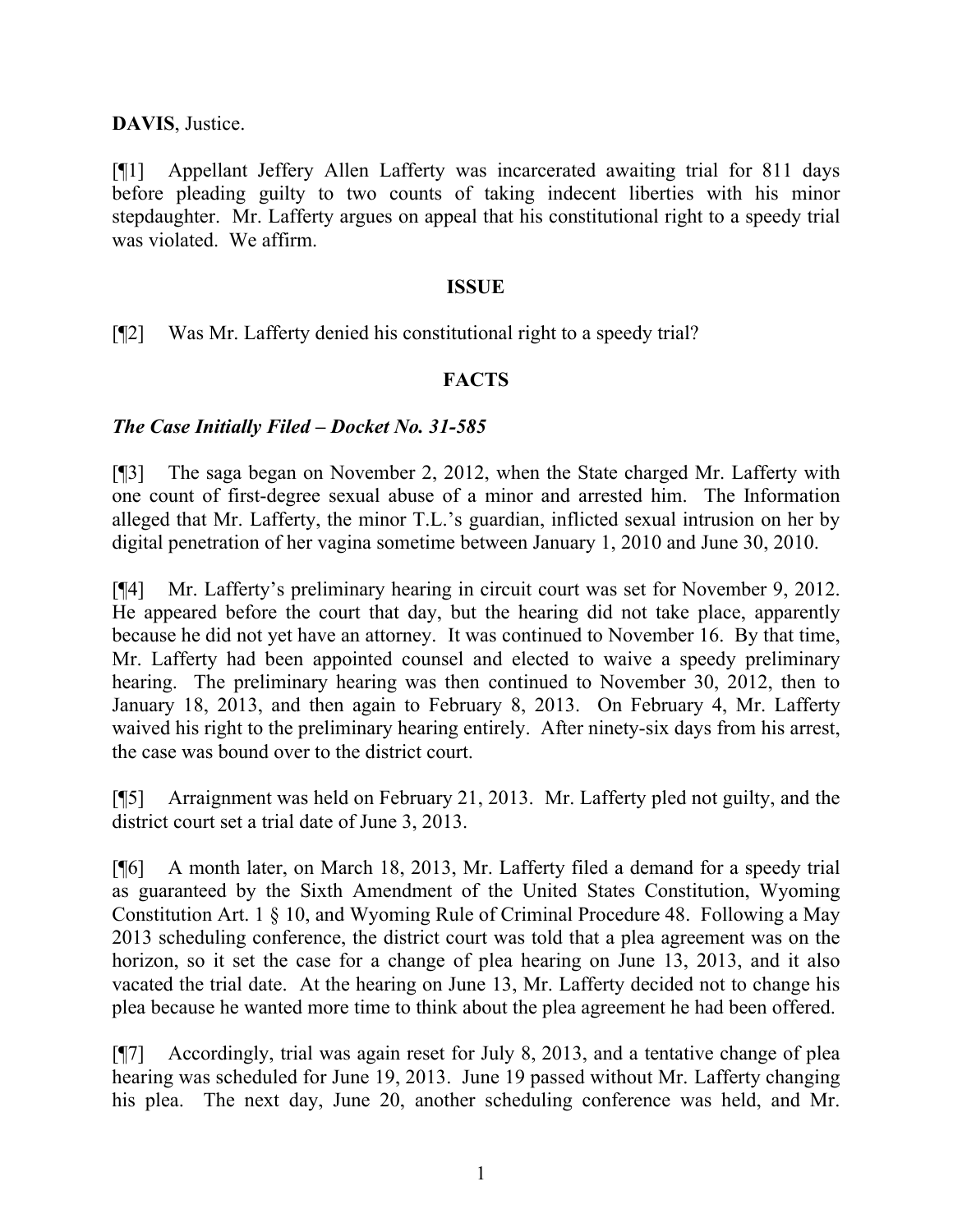Lafferty's trial was left on the July 8 criminal stack. Throughout the next few weeks, counsel and the judge kept in contact about whether the case would be tried or pled out, and for reasons that are not clear in the record, trial did not take place on July 8.

[¶8] Then, on July 31, 2013, the State moved to dismiss the case without prejudice pursuant to W.R.Cr.P. 48(a) because victim T.L. had disclosed information supporting additional charges, and another victim had come forward. The State filed additional charges in a different docket. The district court granted the motion to dismiss the same day.

# *The Second Case with New Charges – Docket No. 31-757*

[¶9] Prior to dismissing the charge in Docket No. 31-585, the State filed an Information charging Mr. Lafferty with eight counts arising from various sexual acts with another minor victim, his stepdaughter L.W., in Docket No. 31-757 on June 28, 2013. Later realizing an error had been made in the Information, on July 2, 2013 the State amended it to change the identity of the minor victim in count eight from L.W. to T.L. The eight counts set forth in the amended information were:

- Count I: Third degree sexual abuse of a minor, L.W., who was less than fourteen years old at the time, by fondling her breasts in June of 1998;
- Count II: Third degree sexual abuse of L.W. This count alleged that Mr. Lafferty inflicted sexual contact on the victim by rubbing her vaginal area in June of 1998;
- Count III: Immoral or indecent liberties with L.W., by exposing her to pornography in January of 1991;
- Count IV: Third degree sexual abuse of L.W. by fondling her breasts in January of 1991;
- Count V: Third degree sexual abuse of L.W by rubbing her vaginal area in January of 1991;
- Count VI: Third degree sexual abuse of L.W. by touching her vaginal area in February of 1996;
- Count VII: Incest as to L.W. This count alleged that Mr. Lafferty engaged in sexual intercourse with his stepdaughter in May of 2002;
- Count VIII: First degree sexual abuse of a minor, T.L., by engaging in sexual intercourse with her on December 7, 2011, while he was her guardian.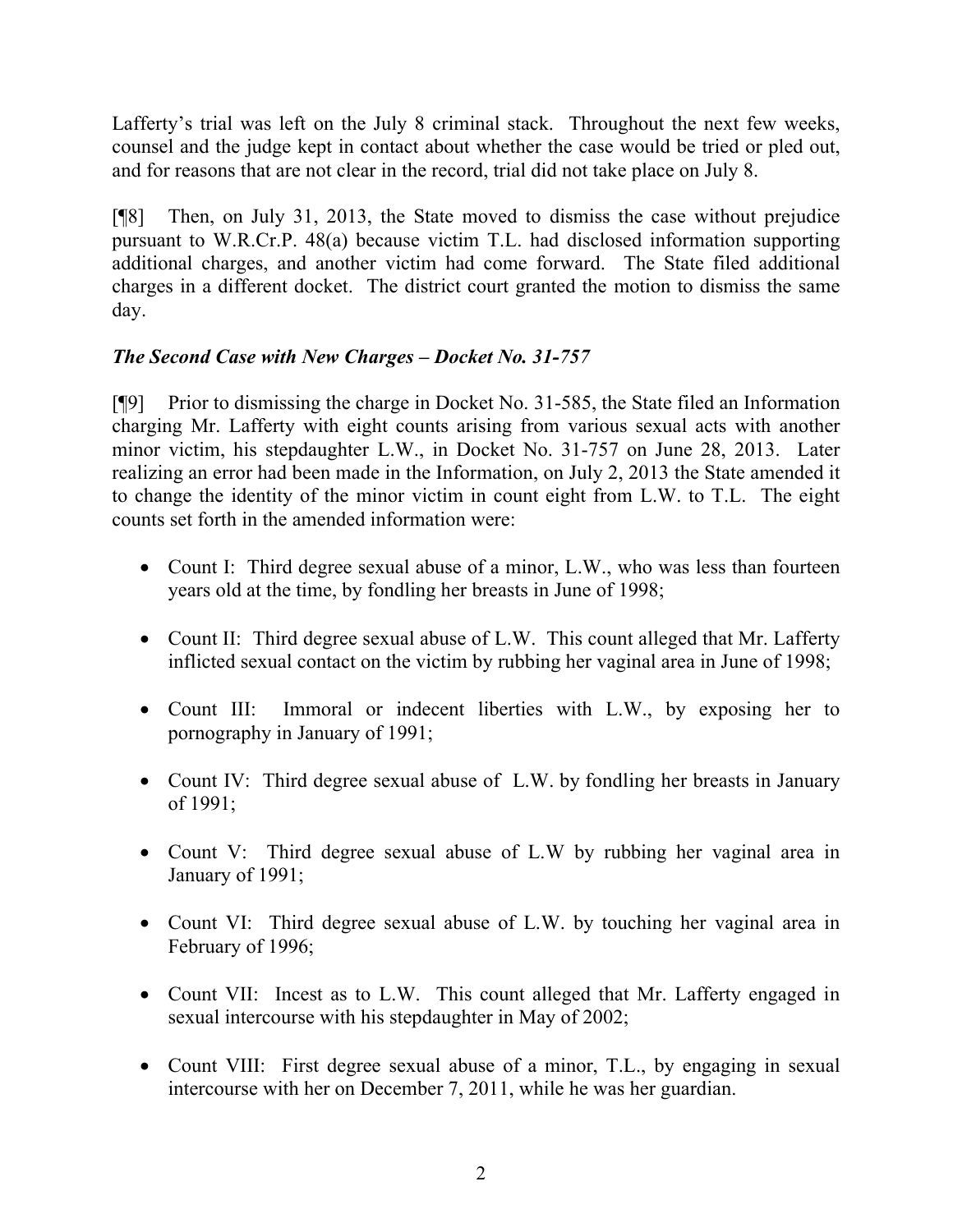We note that the charge concerning T.L. in Count VIII is different than the charge in the first case, Docket No. 31-585, which was dismissed about the time the Information just described was filed.

[¶10] On July 1, 2013, Mr. Lafferty was served with a warrant for his arrest on the above eight charges while still in jail on Docket No. 31-585. As a result, he remained in jail continuously after the State dismissed the first case.

[¶11] The circuit court held a preliminary hearing on the new Information on July 11, 2013, and Mr. Lafferty was bound over for trial on all charges. He filed a demand for speedy trial in the district court on July 30, 2013. He was arraigned on August 1, 2013, and pled not guilty to all counts. Trial was set for October 21, 2013.

[¶12] There was supposed to be a scheduling conference on September 26, 2013, but defense counsel moved twice to vacate and reset it because of conflicts with his schedule. The district court granted the requests, resetting the conference to October 17, 2013. The trial date was subsequently vacated and reset to November 4, 2013.

# *The Third Case – The Original Charge Refiled – Docket No. 31-819*

[¶13] On September 4, 2013, the State refiled the charge that had been dismissed in Docket No. 31-585; that is, the charge alleging that Mr. Lafferty inflicted first degree sexual abuse upon T.L. in 2010. The circuit court held a preliminary hearing on this charge on September 16, 2013, and the case was bound over to the district court for trial. Mr. Lafferty then filed a demand for speedy trial on September 23, 2013. On October 4, 2013, the district court arraigned him on the refiled charge in Docket No. 31-819, and he pled not guilty.

[¶14] At the arraignment, the district court expressed its intention to set the trial for January 13, 2014, but defense counsel requested that it instead be set in early February. Mr. Lafferty voiced concern about his counsel's proposal, and referred to his speedy trial rights. The State echoed Mr. Lafferty's concerns and also requested that the trial be held in January. Defense counsel explained that he could not be present for trial in January, and that therefore new defense counsel would need to take over if trial took place then. Based upon what it heard from all parties, the district court set Mr. Lafferty's case for trial on February 3, 2014. As explained below, that trial date would also be vacated.

# *Joinder of Docket Nos. 31-757 and 31-819 and the Rest of the Story*

[¶15] On October 24, 2013, the State moved to join Docket Nos. 31-757 and 31-819, asserting that the charges in each could have been filed in a single information. The district court agreed and granted the motion to join the cases on October 28, 2013.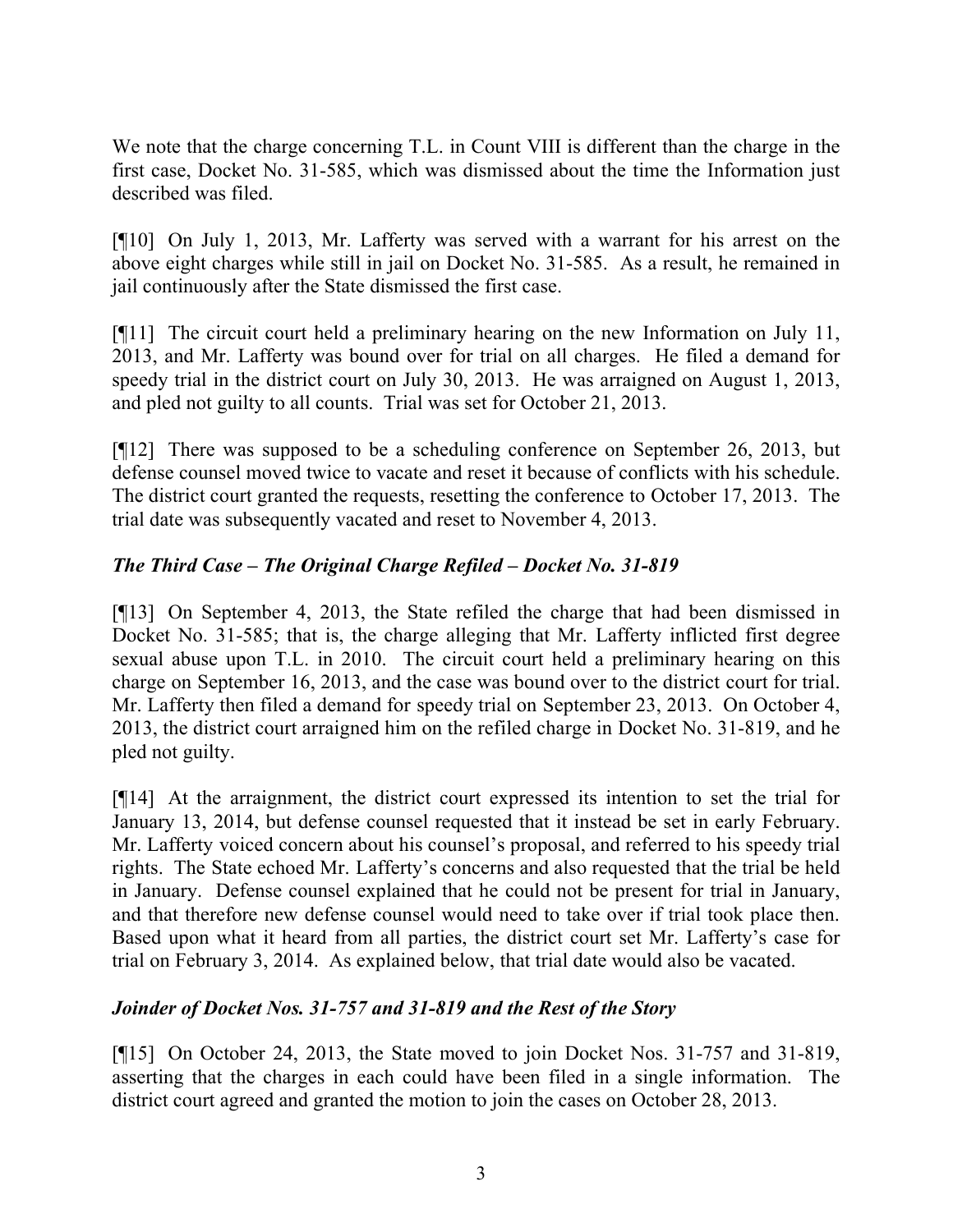[¶16] On November 5, 2013, the court vacated and reset both dockets so they would be tried together on December 2, 2013. On November 21, 2013, the court held a scheduling conference, during which Mr. Lafferty's new public defender (his second attorney) indicated that he would enter into a plea agreement and change his plea. Defense counsel also suggested that his client would be willing to waive a speedy trial.<sup>1</sup> Accordingly, the court set a change of plea hearing for December 5, 2013 and vacated the December 2 trial setting.

[¶17] A day before the change of plea hearing, on December 4, 2013, Mr. Lafferty filed a motion to vacate and reset it. The motion was granted, and the district court reset the hearing for December 19, 2014. At the change of plea hearing ultimately held on that date, Mr. Lafferty changed his mind again and did not plead guilty.

[¶18] Because Mr. Lafferty had not changed his plea at the December 19 hearing, the district court provided him an expedited trial setting for January 9, 2014. However, defense counsel told the district court that he and Mr. Lafferty were worried about whether they could be ready for trial by then, and he requested yet another continuance.<sup>2</sup> The State expressed concern about continuing to push the trial back because Mr. Lafferty's 180-day speedy trial deadline under W.R.Cr.P. 48(b) was fast approaching.

[¶19] The district court denied the request for a continuance, explaining that it too was concerned about the right to a speedy trial. It also noted that it had vacated a civil trial to open up the January 9, 2014 trial date for Mr. Lafferty's case in order to protect that right.

[¶20] The very next day, December 20, 2013, Mr. Lafferty's counsel filed a motion for a psychological examination to determine his competency and fitness to stand trial. The district court granted the motion, suspended proceedings, and gave the Wyoming State Hospital thirty days (until January 20, 2014) to complete the evaluation. In the court's words, it "had no choice but to vacate the January 9, 2014 trial date."

[¶21] On January 17, 2014, the Wyoming State Hospital requested a sixty-day extension to complete its evaluation due to a personal tragedy experienced by one of its evaluators, and the resulting need to reassign cases. A few days later, on January 22, 2014, the district court granted the request and extended the deadline to March 20, 2014.

[¶22] About a month later, on February 19, 2014, the State Hospital sent a letter to the judge indicating that the examiner assigned to his case attempted to interview Mr. Lafferty on two separate occasions, but those attempts were thwarted because he refused

l

 $<sup>1</sup>$  As we will see, Mr. Lafferty did not waive his speedy trial rights.</sup>

<sup>&</sup>lt;sup>2</sup> Even Mr. Lafferty himself attempted to argue for a continuance by speaking up during the hearing. He cited his change in counsel and explained that he sought more time for he and his new attorney to catch up and prepare for trial.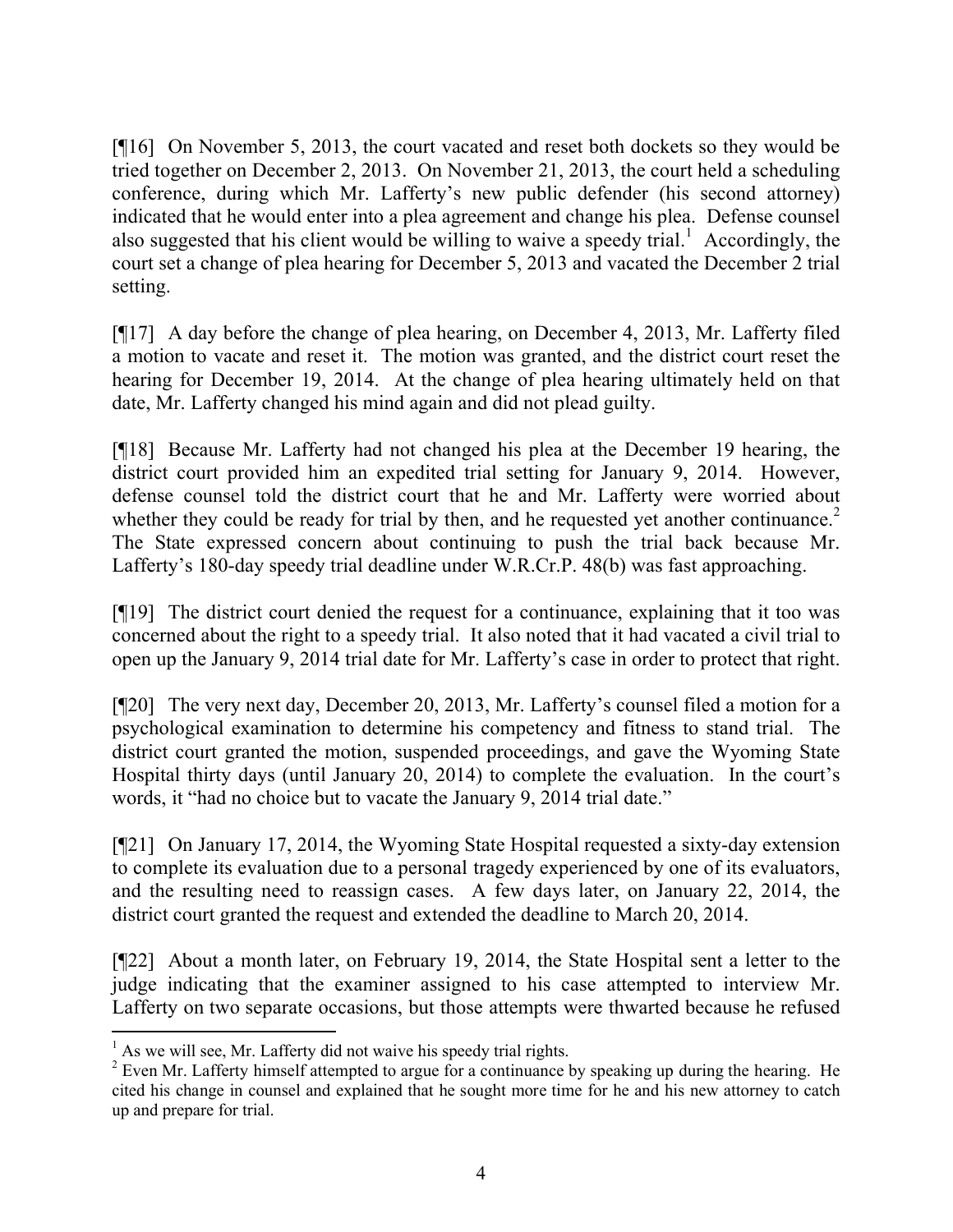to participate.<sup>3</sup> He was reported to have told the evaluator that he was "clearly competent" and that it was not his choice or decision to pursue an evaluation.

[¶23] The district court held a status conference to discuss this development on March 3, 2014. It noted that it had also received a letter from Mr. Lafferty indicating that he wanted to terminate his current counsel. Regarding the counsel issue, counsel at the time and the district court explained to him that he was not entitled to choose his public defender.<sup>4</sup> He thus had three options: continue with his current public defender, hire private counsel, or represent himself. Mr. Lafferty wisely acknowledged that he was not capable of representing himself, and the same attorney continued to represent him for the time being.

[¶24] As to the question of competency and fitness to stand trial, the court confronted a difficult issue it had not encountered before. Faced with defense counsel's concern that Mr. Lafferty might not be fit to stand trial on the one hand, and his own statement that he was "clearly competent," coupled with his lack of cooperation on the other, the district court did the best it could. It engaged in a dialogue with him about his competency and fitness, asking various questions about his ability to understand the legal proceedings against him. Mr. Lafferty was articulate and seemed fit to proceed in the court's view.<sup>5</sup>

[¶25] Faced with Mr. Lafferty's unwillingness to cooperate with an evaluation by a mental health professional and armed with some assurance that he understood the legal process, the court decided to set the case for trial at the next available opportunity. Given its congested docket, that would not be until July 8, 2014.

[¶26] On March 4, 2014, the district court issued an order finding good cause for continuing the case and setting a trial date beyond the 180 days of arraignment pursuant to W.R.Cr.P. 48(b)(4)(B)(iii). The court made findings setting out a myriad of reasons to extend the date, including delays caused by concerns about Mr. Lafferty's competency and fitness and his lack of cooperation, the change in public defenders, and the repeated requests for change of plea hearings that caused trial dates to be reset without yielding a guilty plea. The order also reflected the judge's frustration with the wasted accommodations it had extended in an effort to provide a speedy trial.<sup>6</sup>

 $\overline{a}$ 

<sup>&</sup>lt;sup>3</sup> Although the court's order had directed that this evaluation take place at the Wyoming State Hospital in Evanston, the State Hospital attempted to conduct it at the Laramie County Detention Center in Cheyenne.

<sup>&</sup>lt;sup>4</sup> Mr. Lafferty was represented throughout the case by a number of very experienced defense counsel from the public defender's office.

<sup>&</sup>lt;sup>5</sup> Although this approach was borne of necessity and unusual, as we will explain below, the court's conclusion was later shown to be correct by not only one, but two separate evaluations, for whatever that is worth.

<sup>&</sup>lt;sup>6</sup> The order was detailed and thorough, and the meticulous examination of events that forced the court into the position in which it found itself was very helpful for appellate review.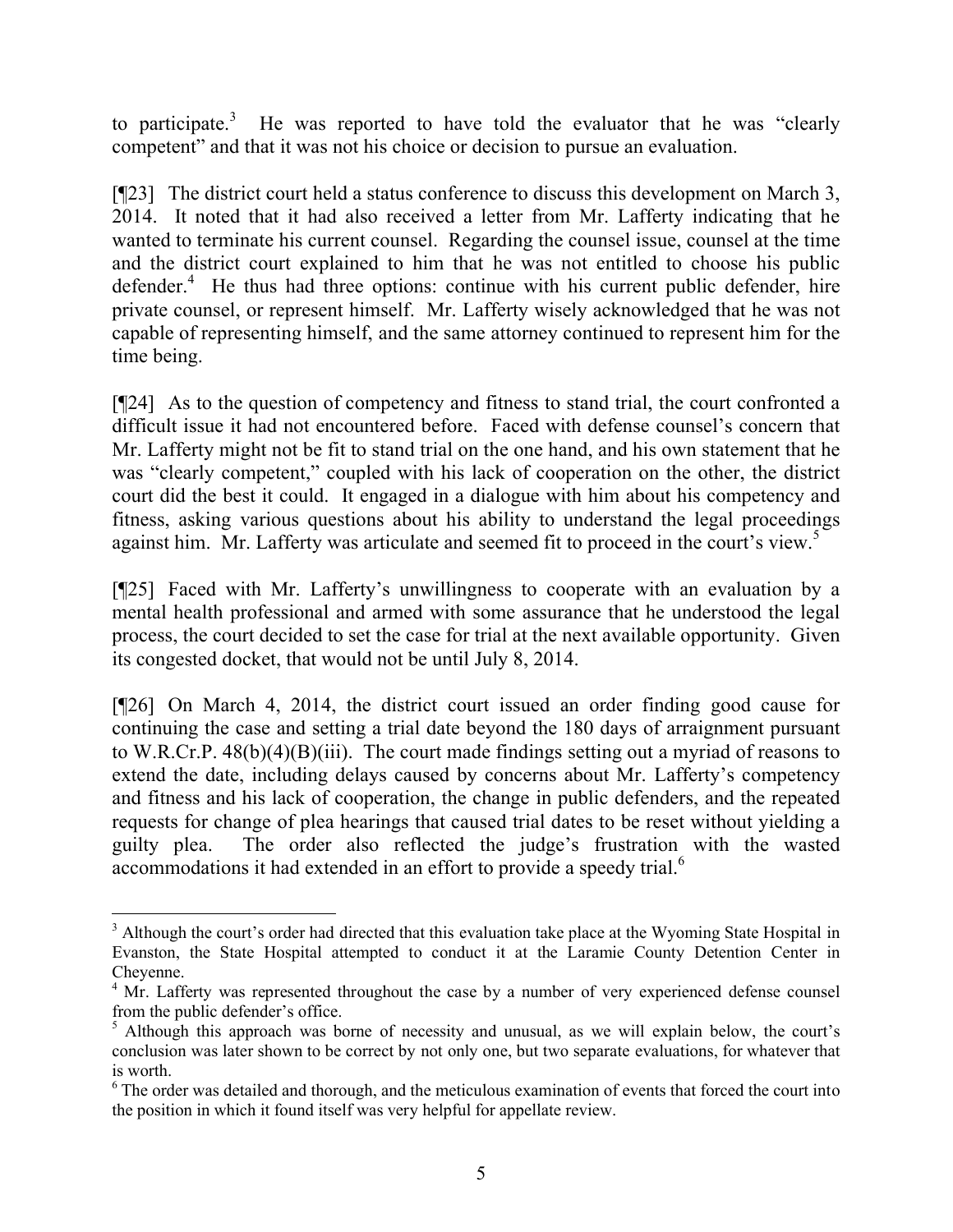[¶27] On June 11, 2014, roughly three months later and a month before the new trial date, Mr. Lafferty's counsel filed a motion to dismiss the charges against him because he had been denied a speedy trial under the United States and Wyoming constitutions. By that point, he had changed counsel for a third time and now had two newly appointed but experienced public defenders representing him. A hearing was held on June 26, 2014, but at the start of it, one of the new defense counsel raised her own concerns about Mr. Lafferty's competency and fitness to proceed to trial, and asked that the proceedings be suspended for another evaluation.

[¶28] The court was understandably unenthusiastic about further delay, but as it had to ensure that Mr. Lafferty was fit to proceed, it agreed to suspend the proceedings as requested. In doing so, it noted that it was very concerned about the growing speedy trial issue, and pointed out that the delays to that point in time were not the State's fault. The Wyoming State Hospital was given thirty days to complete the evaluation. That deadline was evidently extended another thirty days at that facility's request.<sup>7</sup> The order for this examination made it clear that the evaluation was to take place at the State Hospital facility in Evanston, rather than at the Laramie County Detention Center.

[¶29] The evaluation was received on September 19, 2014, and it indicated that Mr. Lafferty was fit to proceed. The court held a status conference on September 22, 2014, during which it discussed the evaluation with both parties. Defense counsel responded by asking for a second evaluation to be conducted by a private practitioner not affiliated with the State Hospital.

[¶30] Mr. Lafferty initially opposed his counsel's request, but he asked the court to give him a week to ponder whether he needed to be evaluated again with his attorneys. The court again made it clear that it was very cognizant of Mr. Lafferty's right to a speedy trial and once again noted that the "delay[s] that have been occasioned so far in this case have been largely the result of the defense . . . ." Nevertheless, it obliged Mr. Lafferty and gave him a week to sort things out with his lawyers.

[¶31] After the week of reflection had passed, the court held a hearing to determine whether to order another evaluation on September 29, 2014. Mr. Lafferty's counsel explained that she still felt the additional examination was warranted, although Mr. Lafferty did not agree. The district court granted defense counsel's motion and ordered the second evaluation to be completed within thirty days.

 $\overline{a}$ 

<sup>&</sup>lt;sup>7</sup> In oral argument, counsel for the State advised the Court that the clerk of the district court would not allow attorneys from the Attorney General's office to inspect this evaluation. The State suggested in its brief that the thirty-day extension was the result of lack of cooperation on Mr. Lafferty's part. This does not appear to be accurate, as the report (which is part of the record before us) indicates that after receiving explanations of the process, "he was ultimately cooperative and compliant."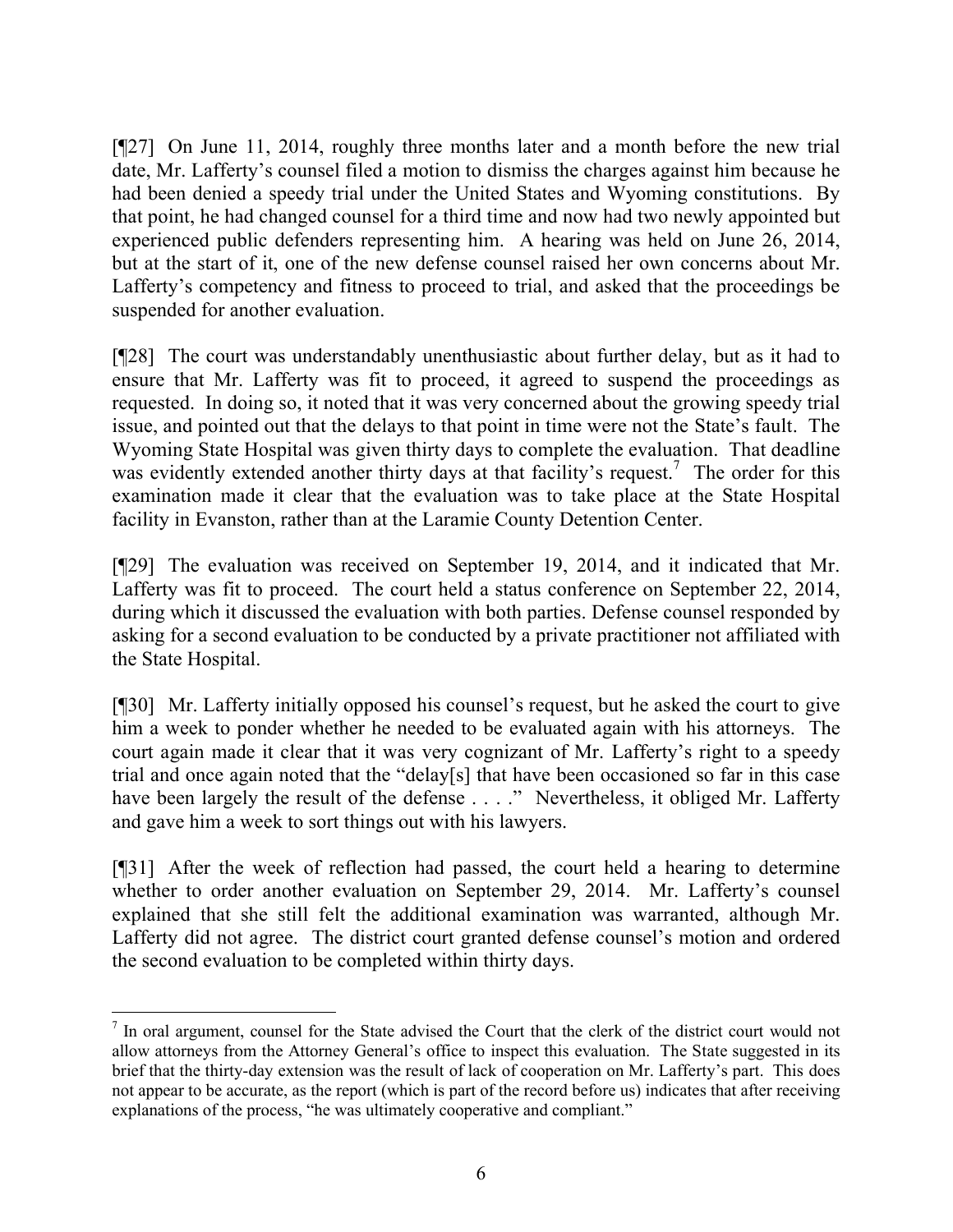[¶32] The State requested that trial take place as soon as possible should Mr. Lafferty be found competent, with due consideration of the State's need to arrange for attendance of out-of-state witnesses. On October 24, 2014, defense counsel requested a thirty-day extension to complete the evaluation, which was granted.

[¶33] The private practitioner's evaluation also found Mr. Lafferty competent and fit to proceed. The district court held a status conference on December 8, 2014, at which it learned that the defense would not contest the results of the evaluation. The Court offered alternative trial dates in January or February. The State requested the February date, as there was an out-of-state witness, alleged victim T.L., who needed to attend, and the process to compel attendance of a witness who does not reside in Wyoming takes time. The trial was therefore set for February 3, 2015, to which there was no objection from the defense.

[¶34] On January 16, 2015, the district court held a hearing on various issues, including Mr. Lafferty's motion to dismiss for lack of speedy trial. It orally denied the motion, reasoning that the delays bringing the case to trial were caused by Mr. Lafferty and his counsel. A decision letter and written order discussed in detail below would follow.

[¶35] On January 23, 2015, Mr. Lafferty signed a conditional stipulated plea agreement under Wyoming Rule of Criminal Procedure  $11(e)(1)(C)$ . He agreed to plead guilty to Counts IV and V of a fourth amended Information.<sup>8</sup> Those counts charged the following:

- Count IV: Immoral or indecent liberties with a minor, L.W., based upon a claim that Mr. Lafferty rubbed L.W.'s breasts with his hand sometime between June 1, 2000 and September 1, 2000, in violation of Wyo. Stat. Ann. § 14-3-105(a);
- Count V: Immoral or indecent liberties with a minor, L.W., based upon a claim that Mr. Lafferty rubbed L.W.'s vaginal area sometime between June 1, 2000 and September 1, 2000, in violation of Wyo. Stat. Ann. § 14-3-105(a).

[¶36] In exchange for the plea of guilty as to Counts IV and V, the State agreed to dismiss the remaining counts in Docket No. 31-757 and the single count in Docket No. 31-819 with prejudice. The parties stipulated that if the court accepted the plea agreement, Mr. Lafferty would receive a sentence of seven to ten years in prison on Count IV, and a consecutive sentence of seven to ten years to be suspended in favor of ten years supervised probation on Count V. $9$  Additionally, as noted, the plea was conditional, allowing Mr. Lafferty the right, *inter alia*, to appeal the district court ruling

l

<sup>&</sup>lt;sup>8</sup> A second and third amended Information were filed during the case, and then a fourth amended Information was ultimately filed. Neither the victims nor the counts changed significantly.

 $9$  Under W.R.Cr.P. 11(e)(4), Mr. Lafferty would have been allowed to withdraw his plea if the district court had not sentenced him in accordance with the agreement.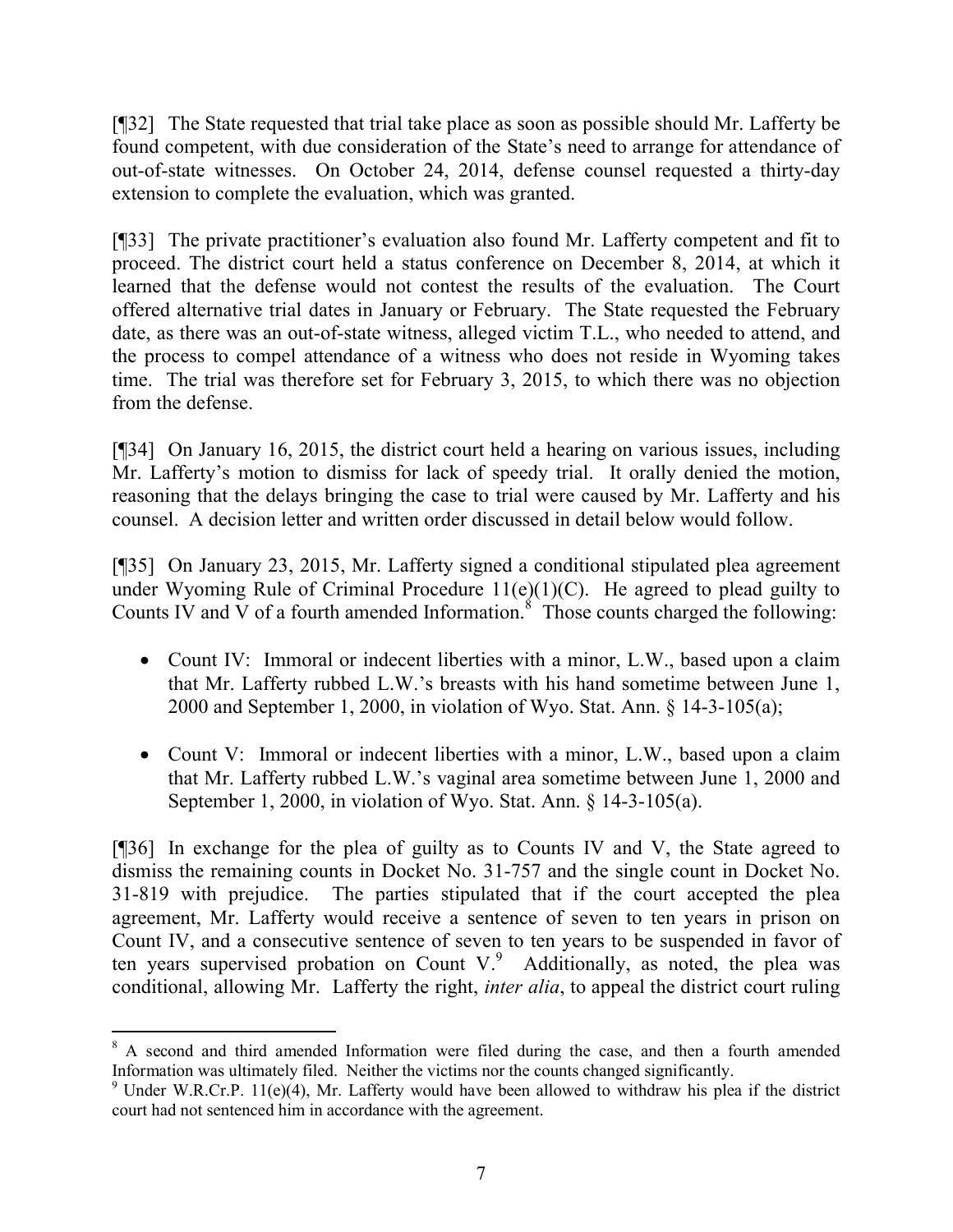that his constitutional right to speedy trial had not been violated. Mr. Lafferty pled guilty and was sentenced in accordance with the plea agreement.

[¶37] Before sentencing, the district court issued a comprehensive twenty-nine page decision letter and a supporting order confirming its earlier denial of Mr. Lafferty's motion to dismiss for a speedy trial violation. The district court considered the four factors established by the United States Supreme Court in *Barker v. Wingo*, 407 U.S. 514, 530, 92 S.Ct 2182, 2192, 33 L.Ed.2d 101 (1972), which this Court long ago adopted.

[¶38] As to the first factor, length of the delay, the district court found that Mr. Lafferty had been incarcerated for 811 days from the time of his arrest on the charge in Docket No. 31-585 to the date he entered his guilty plea. It determined that amount of time was presumptively prejudicial and warranted analysis of the other *Barker* factors.

[¶39] Regarding reasons for the delay, the second factor of the test, it determined that "[n]o delay weighs heavily against the State, because no bad faith or abusive tactics have been employed in this case," and also noted the congested state of the court's docket and the normal time required to complete such proceedings. It also found that Mr. Lafferty's responsibility for the delays was considerable because of his actions relating to the competency evaluations, multiple requests for continuances, changes of counsel and two requests to vacate trial dates for a change of plea he did not ultimately make. It therefore weighed this factor heavily against him.

[¶40] The court then turned its attention to the third factor, Mr. Lafferty's assertion of his right to a speedy trial. He asserted his right three times, but the court found that the vigorousness of his assertions was diluted by the delays he caused. Nonetheless, it decided that he "did enough for this factor to slightly weigh in his favor."

[¶41] Finally, as to the fourth factor that focuses on the prejudice suffered, the court carefully considered the particular evils that the right to speedy trial is intended to prevent. It ultimately concluded that "[c]onsidering the lengthy pretrial incarceration, pretrial anxiety, and impairment of defense, the court finds that [Mr. Lafferty] did not meet his burden to show prejudice from the delay," and thus the factor weighed heavily against him.

[¶42] After balancing the required factors, the district court concluded that the delay in bringing Mr. Lafferty to trial was reasonable and did not impair his right to a fair trial. After sentencing, he timely perfected this appeal.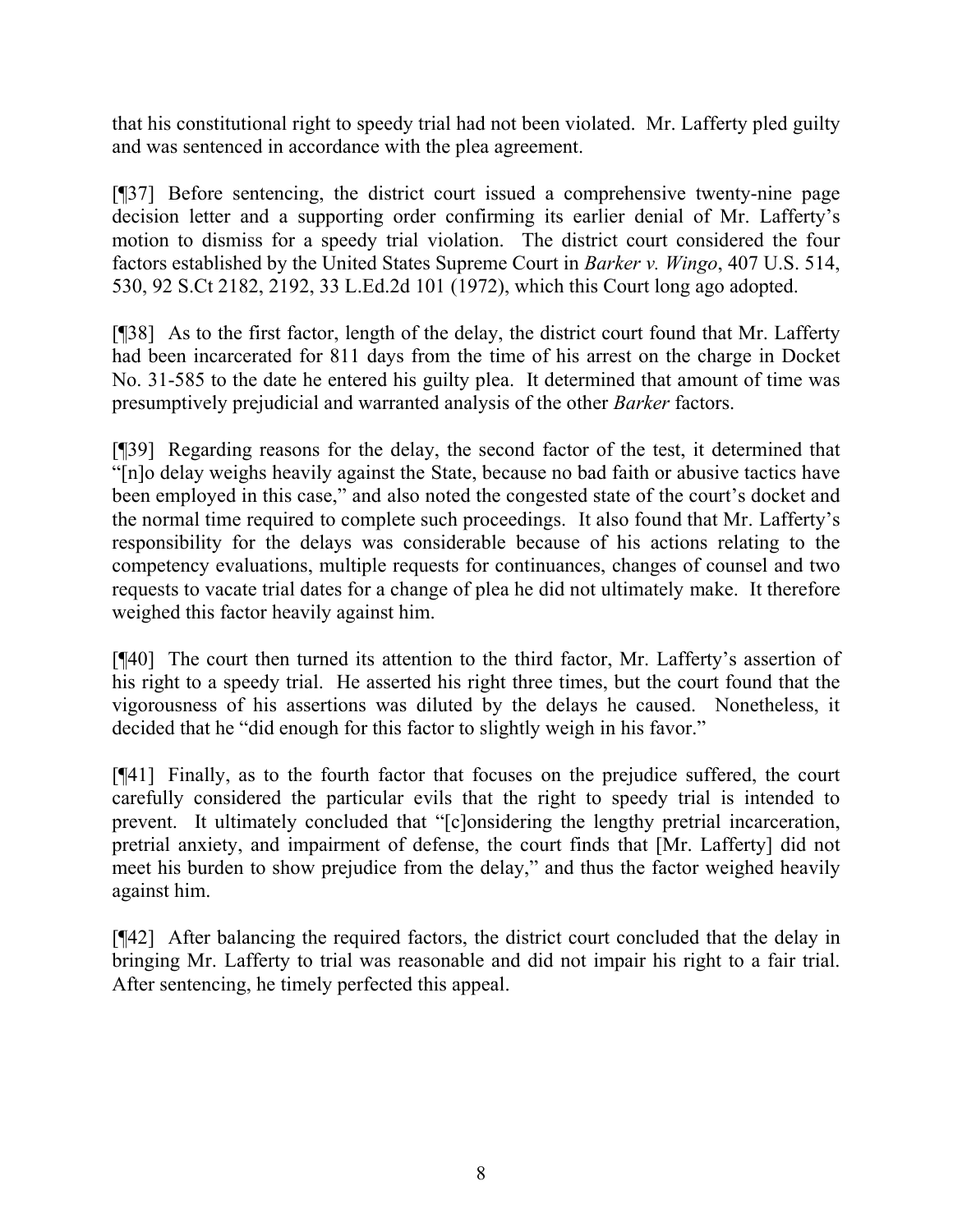#### **STANDARD OF REVIEW**

[¶43] We review Mr. Lafferty's speedy trial claim *de novo* to ensure that right guaranteed by the United States Constitution has not been violated.<sup>10</sup> *Rhodes v. State*, 2015 WY 60, ¶ 9, 348 P.3d 404, 407 (Wyo. 2015).

#### **DISCUSSION**

[¶44] A criminal defendant's right to a speedy trial is guaranteed under the Sixth Amendment to the United States Constitution. *Rhodes,* ¶ 17, 348 P.3d at 410; *Ortiz v. State*, 2014 WY 60, ¶ 39, 326 P.3d 883, 893 (Wyo. 2014). A constitutional speedy trial analysis requires consideration of four factors: (1) length of the delay; (2) reason for the delay; (3) the defendant's assertion of his right; and (4) prejudice to the defendant. *Barker*, 407 U.S. at 530, 92 S.Ct. at 2192; *Rhodes,* ¶ 17, 348 P.3d at 410. No factor is dispositive and they all must be "considered together and balanced in relation to all of the relevant circumstances of the delay in bringing the defendant to trial." *Humphrey v. State*, 2008 WY 67, ¶ 20, 185 P.3d 1236, 1243 (Wyo. 2008) (quoting *Barker*, 407 U.S. at 533, 92 S.Ct. at 2193). Ultimately, the "inquiry is whether the delay in bringing the accused to trial was unreasonable, that is, whether it substantially impaired the right of the accused to a fair trial." *Rhodes,* ¶ 17, 348 P.3d at 411 (quoting *Warner v. State*, 2001 WY 67, ¶ 10, 28 P.3d 21, 26 (Wyo. 2001)).

#### *Length of Delay*

[¶45] In calculating the delay under a constitutional analysis, the "speedy trial clock begins to run at the time of arrest, information, or indictment, whichever occurs first." *Ortiz*,  $\P$  40, 326 P.3d at 893. When the charges are dismissed and then subsequently refiled, the constitutional speedy trial clock is not reset. *Id.*; *Rhodes,* ¶ 17, 348 P.3d at 411. Rather, only "the interim period between dismissal of charges and re-filing is not counted as long as the defendant is neither under arrest nor formally charged." *Ortiz*, ¶ 40, 326 P.3d at 893. "We have also recognized that when a dismissed charge is supplanted by another charge, the periods of formal charge by a single sovereign for the same criminal act are tacked together even if the charges are different." *Humphrey*, ¶ 21, 185 P.3d at 1244 (internal quotation marks omitted); *see also Rhodes,* ¶ 17, 348 P.3d at 411.

[¶46] Based upon these principles, the speedy trial clock started to tick on November 2, 2012, the date when the original information was filed and Mr. Lafferty was arrested. He pled guilty under his plea agreement on January 23, 2015. 811 days elapsed between the filing of the original information and arrest and the date of the guilty plea. As the district court found, this delay is presumptively prejudicial and requires further analysis of the

<sup>&</sup>lt;sup>10</sup> Although Mr. Lafferty mentioned his right to speedy trial under the Wyoming Constitution in his district court pleadings, he did not pursue an independent state constitutional claim in this appeal.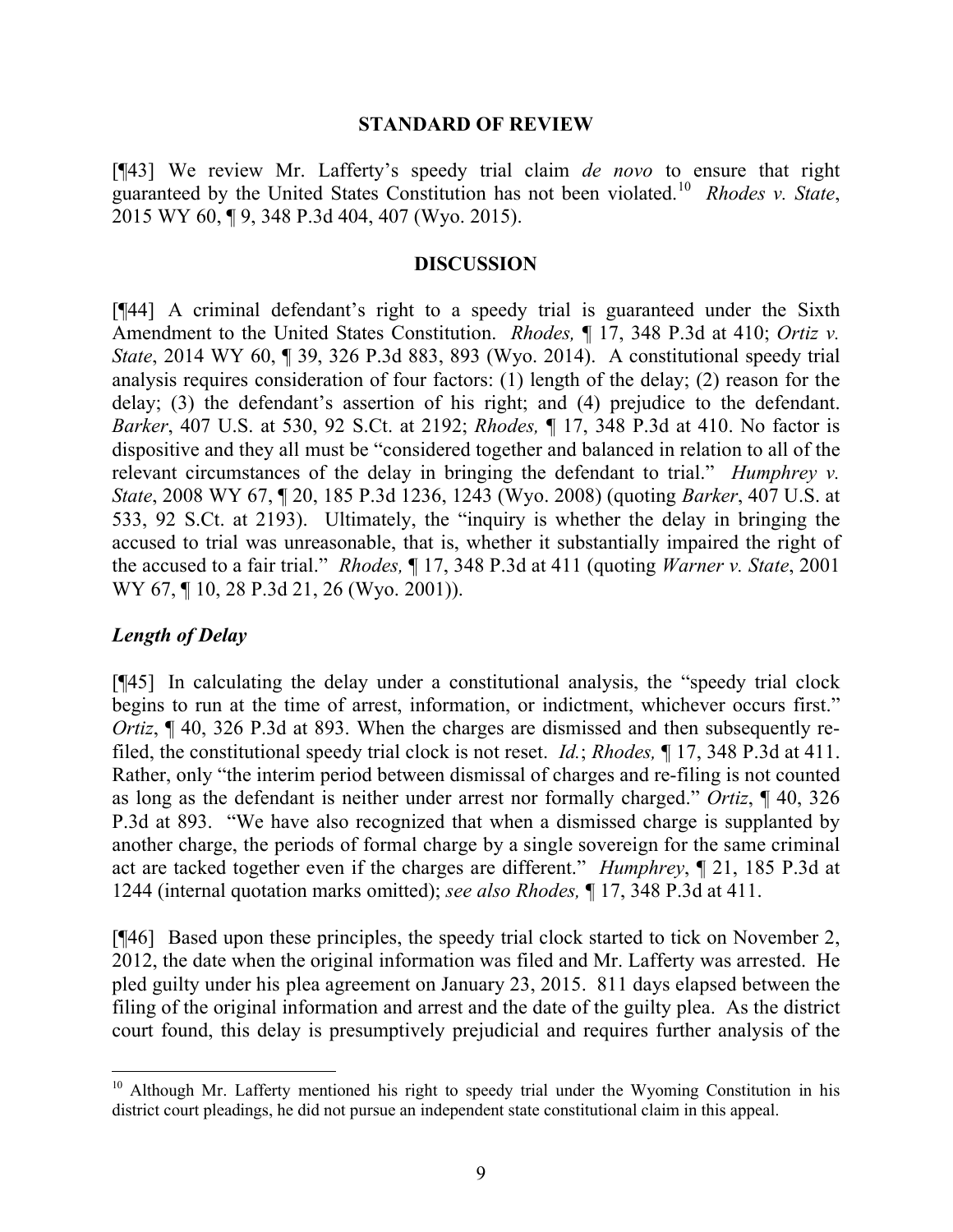other *Barker* factors. *See Castellanos v. State*, 2016 WY 11, ¶ 71, 366 P.3d 1279, 1299 (Wyo. 2016); *see also Ortiz*, ¶ 41, 326 P.3d at 893.

# *Reason for the Delay*

[¶47] Turning to the second factor of the *Barker* analysis, we must determine who or what was responsible for the delay. *Ortiz*,  $\P$  42, 326 P.3d at 893. We have explained:

> Delays attributable to the defendant may disentitle him to speedy trial safeguards. Delays attributable to changes in defense counsel, to the defendant's requests for continuances, and to the defendant's pretrial motions are all considered delays attributable to the defense. With respect to the prosecution, a deliberate attempt to delay the trial in order to hamper the defense should be weighted heavily against the government.

*Id.* (internal citations and quotation marks omitted); *see also Castellanos*, ¶¶ 73-74, 366 P.3d at 1300.

[¶48] A review of the record reveals that much of the delay was the result of Mr. Lafferty's own actions, which in the aggregate caused his case to go on the circuitous journey it did. From the record, we glean an effort to work the system to cause multiple and lengthy delays, and then to claim a constitutional violation.

[¶49] As detailed above, a sizeable chunk of the delay was caused by Mr. Lafferty twice changing his mind at change of plea hearings, after two trial dates had been vacated. Several motions for continuance compounded the delay.

[¶50] Another large portion of the delay was caused by Mr. Lafferty's conduct in the first competency evaluation. Suspiciously, the day after he requested and was denied a continuance of an approaching firm trial date, he filed a motion for a physiological examination to determine whether he was fit to proceed to trial. This tack caused substantial delay of precisely the kind Mr. Lafferty and his counsel had sought through the denied motion for continuance. The district court had no choice but to grant the motion and suspend proceedings.

[¶51] Mr. Lafferty refused to participate in the evaluation that had been requested despite two attempts by the evaluator to complete it, protesting that he was clearly competent and fit to proceed. This put the district court in the awkward position of having to assure itself as best it could that he was in fact fit and competent as he claimed, and not as his attorneys feared. The net result was that a significant amount of time was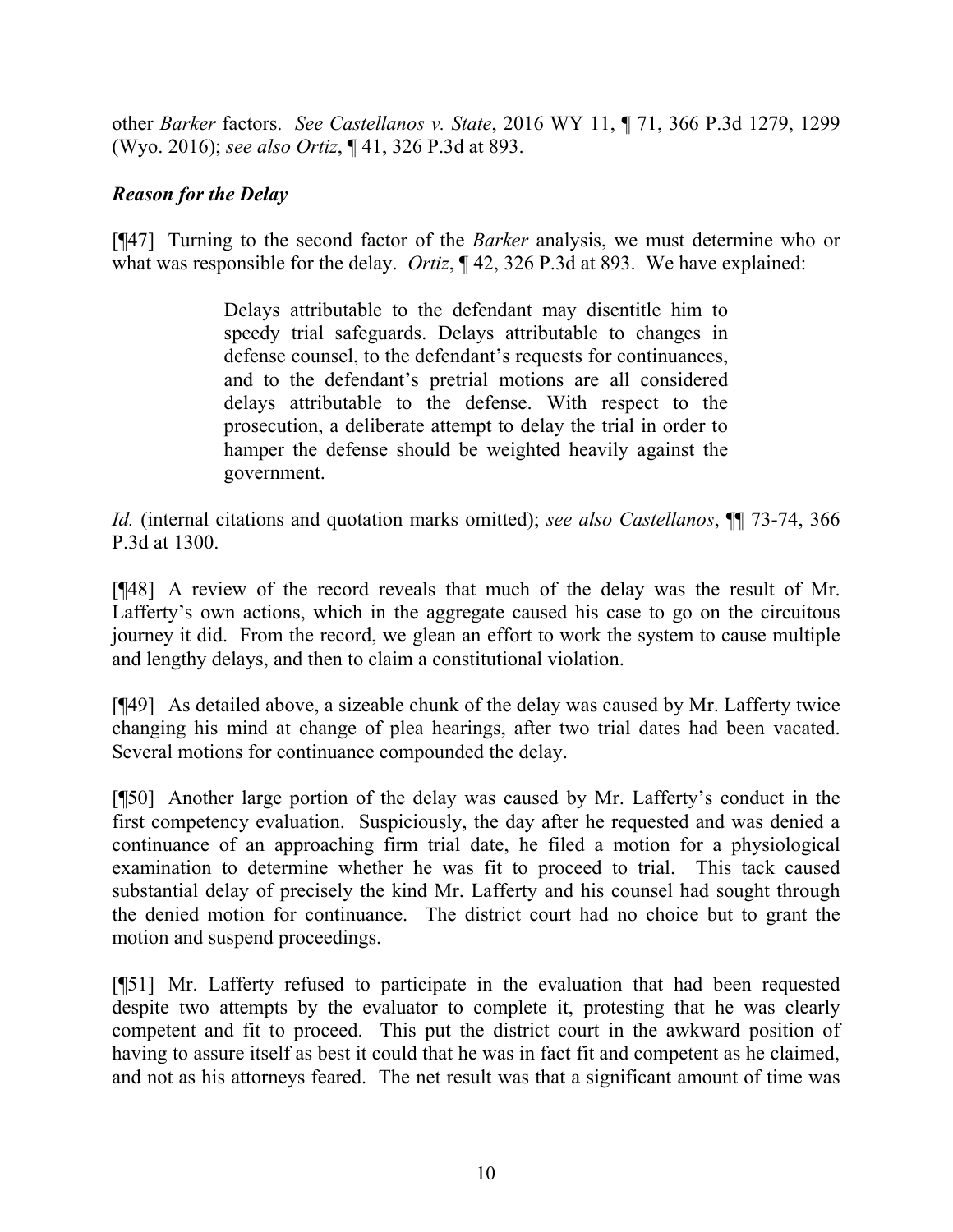needlessly spent addressing the matter, all of which was necessitated by his conduct. *See Potter v. State*, 2007 WY 83, ¶ 37, 158 P.3d 656, 665 (Wyo. 2007).

[¶52] Regarding the State's role in the delay, there are only a few apparent delays attributable to it: (1) the dismissal and refiling of the initial charge, and (2) the district court's congested court docket at times that necessitated certain proceedings to occur in a somewhat protracted fashion. The State also requested a February 2015 trial date, rather than agreeing to try the case in January, so it could secure the attendance of an important out-of-state witness. These delays hardly qualify as "deliberate attempts to delay the trial in order to hamper the defense." *Ortiz*, ¶ 51, 326 P.3d at 895.

[¶53] We have explained that "[a] more neutral reason such as . . . overcrowded courts should be weighted less heavily but nevertheless should be considered since the ultimate responsibility for such circumstances must rest with the government rather than with the defendant." *Potter*, ¶ 36, 158 P.3d at 665; *see also Castellanos*, ¶ 81, 366 P.3d at 1302. As the district court stressed, the State at no time moved to continue proceedings; instead, the prosecutors repeatedly voiced concern about Mr. Lafferty's right to a speedy trial while he delayed the process.

[¶54] The district court summarized the delays as follows:

- No delay weighs heavily against the State, because no bad faith or abusive tactics have been employed in this case;
- Ninety two (92) days weigh slightly against the State, due to court administration and the potentially erroneous competency evaluation;
- Four hundred fifty seven (457) days are neutral for various reasons;
- One hundred forty (140) days weigh slightly against [Mr. Lafferty], due to [his] actions during competency exams, requested continuances, and the requested private competency examination; and
- One hundred thirty three (133) days weigh against [Mr. Lafferty] heavily, because [he] vacated two trial dates for unsuccessful change of pleas and requested multiple continuances.

Although many issues contributed to the delay in this trial, it is apparent from the record that [Mr. Lafferty's] own dilatory practices have substantially delayed his own speedy trial. This factor weighs heavily in favor of the State.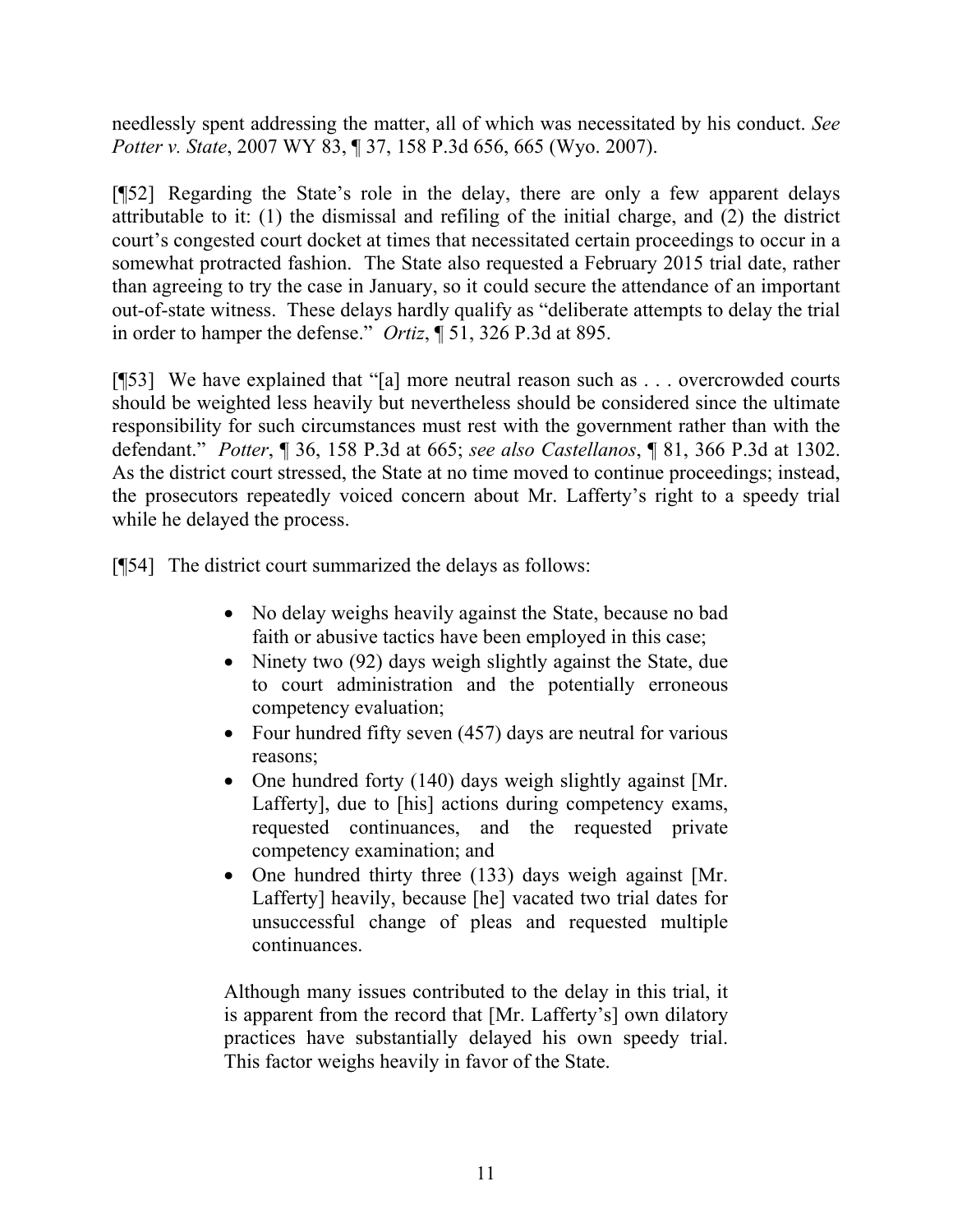[¶55] The district court is correct that the second *Barker* factor weighs heavily in favor of the State and against Mr. Lafferty.

# *Assertion of Right to Speedy Trial*

[¶56] Turning to the third factor, we must consider Mr. Lafferty's assertion of his right to a speedy trial. *Ortiz*, ¶ 52, 326 P.3d at 895. "Although a defendant is not required to assert his right to a speedy trial, his assertion or failure to assert is a factor for consideration in evaluating a speedy trial claim." *Durkee v. State*, 2015 WY 123, ¶ 34, 357 P.3d 1106, 1115 (Wyo. 2015). "We also consider the vigor with which the defendant claimed his right to a speedy trial in determining the reasonableness of any delay." *Id.* 

[¶57] There is no dispute that Mr. Lafferty asserted his right to a speedy trial in each of the three cases, on March 18, 2013, July 30, 2013, and September 23, 2013. The question then becomes whether the vigorousness of his assertions is weakened by his own actions that caused substantial delays in this case. *See Berry v. State*, 2004 WY 81, ¶ 45, 93 P.3d 222, 236 (Wyo. 2004). This Court has explained:

> However, we can, and do, consider whether the right was asserted, and how vigorously, in determining the reasonableness of any delay. The action or inaction of the defendant in this regard is a reflection of the actual amount of prejudice being experienced.

*Wehr v. State*, 841 P.2d 104, 113 (Wyo. 1992) (citations omitted); *see Campbell v. State*, 999 P.2d 649, 656 (Wyo. 2000) ("Because less than vigorous assertions of the right to a speedy trial are given little weight, this factor, too, weighs against a speedy trial claim.").

[¶58] While the fact that he asserted his right weighs in Mr. Lafferty's favor, it does so only slightly because of the conduct that caused substantial delays. Indeed, his contention is puzzling in light of the reality that while seeking a speedy trial, he and his counsel were also cajoling the district court to grant continuances even though the court repeatedly expressed its concerns for his speedy trial rights, and made every effort to bring the case to trial as soon as it could.

[¶59] The district court correctly concluded that while Mr. Lafferty asserted his right to a speedy trial, his "delays whittled away at the vigorousness of his assertion."

# *Prejudice*

[¶60] The fourth and final factor requires this Court to examine whether the delay we have discussed prejudiced Mr. Lafferty. A defendant does not have to establish prejudice to succeed with a speedy trial argument*. Harvey v. State*, 774 P.2d 87, 96 (Wyo. 1989)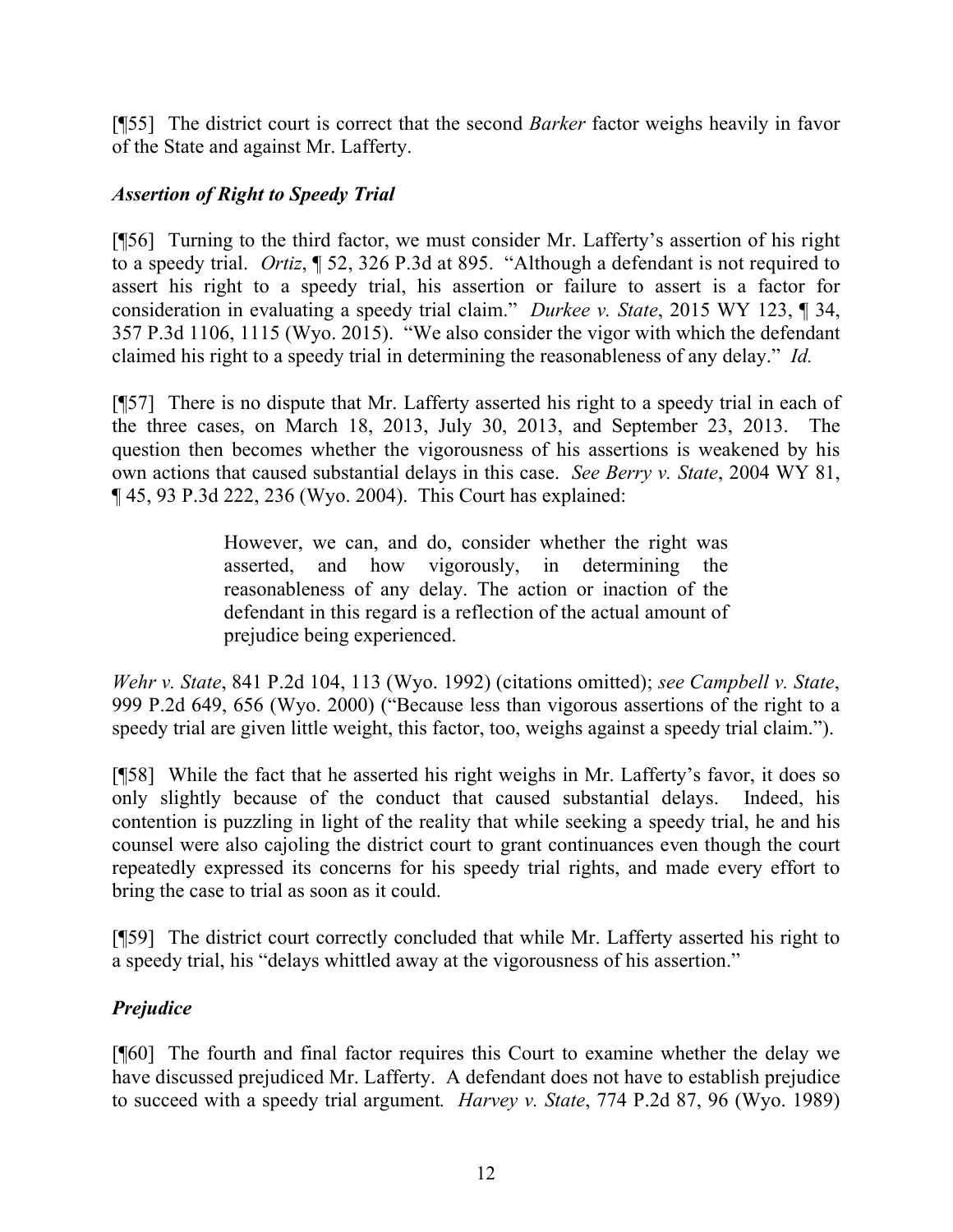(citing *Moore v. Arizona,* 414 U.S. 25, 26, 94 S.Ct 188, 189, 38 L.Ed.2d 183 (1973)). Nonetheless, prejudice or the lack thereof should be considered when applying the *Barker* test. *Harvey*, 774 P.2d at 96*.*

[¶61] "To evaluate prejudice for a speedy trial analysis, we consider, (1) lengthy pretrial incarceration; (2) pretrial anxiety; and, (3) impairment of the defense." *Ortiz*, ¶ 59, 326 P.3d at 896 (internal quotation marks omitted). Pretrial anxiety is the factor of least significance because there will always be a certain amount of pretrial anxiety in a criminal case, and thus Mr. Lafferty must demonstrate more that he suffered extraordinary or unusual pretrial anxiety. *See Castellanos*, ¶ 88, 366 P.3d at 1303. The last consideration, impairment of defense, is the most significant because it affects the ability of a defendant to prepare his defense and may result in an uneven playing field. *See id; see also Durkee* ¶ 37, 357 P.3d at 1116; *Ortiz*, ¶ 62, 326 P.3d at 896.

[¶62] Because Mr. Lafferty is responsible for most of the delay, he must demonstrate actual prejudice. *See Ortiz,* ¶¶ 59-65, 326 P.3d at 896 (requiring defendant to prove prejudice, even with a delay of 887 days); *see also Castellanos*, ¶ 88, 366 P.3d at 1303 (burden remained with defendant, even though delay totaled 927 days); *Humphrey*, ¶ 29, 185 P.3d at 1246 ("We have held that until delay exceeds a point where there is a probability of substantial prejudice, the burden of proving prejudice should remain with the accused." (internal quotation marks omitted)).

[¶63] Mr. Lafferty has shown that he suffered lengthy pretrial incarceration, as 811 days is indeed extensive. As to the second sub-factor, however, we have said that "because a certain amount of pretrial anxiety naturally exists, a defendant must demonstrate he suffered prejudice in an extraordinary or unusual manner." *Ortiz*, ¶ 61, 326 P.3d at 896 (internal citations and quotation marks omitted). Mr. Lafferty has not demonstrated extraordinary or unusual pretrial anxiety and prejudice. His assertions of the same are unsupported by the record, and such bare assertions will not suffice. *Id.* We agree with the district court's conclusion:

> Here, the court has before it alleged anxiety with no actual proof. At the January 16, 2015, hearing, [Mr. Lafferty] argued that he has lost his home, financial resources, association, and potential competency. The court has no evidence before it suggesting such. The court is sympathetic to [Mr. Lafferty's] lengthy incarceration, but [he] has the burden of proof in this *Barker* factor. [Mr. Lafferty] did not meet his burden of proof on this consideration

[¶64] Turning to the third and most important consideration under this factor, "[o]ur inquiry for this prong of the prejudice analysis is whether the delay resulted in a loss of evidence or impaired the defense by the death, disappearance, or memory loss of